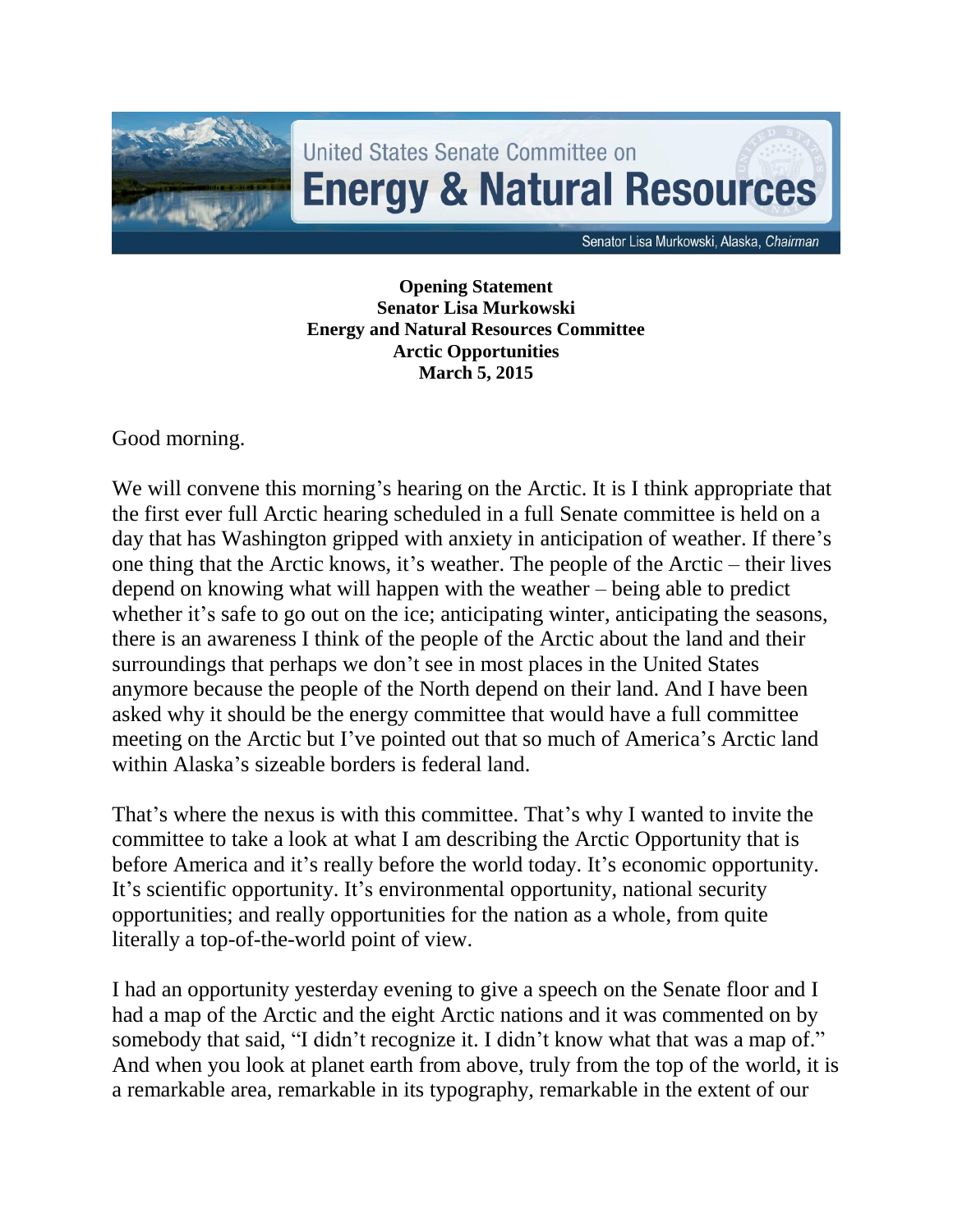oceans, but also more remarkable because of what we're seeing take place in the Arctic today; A level of movement, a level of commerce, a level of engagement that is absolutely unprecedented. And it's this aspect of the Arctic opportunity that gets me excited about what it is that we have to offer as an Arctic nation.

I want to acknowledge a few people that have joined us today that have discovered that this is probably the only hearing going on in the Senate this morning. It may be that some of you are just lost. It may be that others of you are here with great purpose as we are. But we have the ambassador to Iceland, Ambassador Barber who has joined us, welcome. It's the first time that I have seen him since we confirmed him and we're pleased that he is here.

We also have Iceland's ambassador to the U.S. who has joined us in the group here this morning. We have many Alaskans that have also traveled quite far to be with us I think to give support to not only those who will be testifying today but in a series of other meetings that will be going on throughout the hill today.

PENWR, the Pacific Northwest Economic Region, is having a North American Arctic Leadership forum this afternoon in the Russell office building, room 485 beginning at 12:45. I'd like to invite folks to attend that if they would so desire. There are those meetings going on and again we've had a good deal of focus on the Arctic here in the Senate as well.

Now I mentioned that we are an Arctic nation because of Alaska, but truly every state in this Union has a stake in the Arctic. Whether it is from trade with the other Arctic nations or research activity, the Arctic touches all 50 states and really needs to be a national priority.

When I was on the floor yesterday, it was Sen. Gardner who was sitting in the chair and I reminded him that in his state of Colorado, the percent of total exports from Colorado to the Arctic nations is 30 percent of Colorado's export. 30.5 percent of Colorado's exports go to Arctic nations. That's from Colorado.

My friend and partner here on the energy committee was also on the floor yesterday and I reminded him that in Wyoming again the numbers are pretty impressive. Wyoming's total arctic exports are 28 percent of Wyoming's exports.

I guess I should lookup Washington while I'm sitting here thumbing through. Washington, we need to up our game in Washington, 14 percent of Washington's total exports go to the Arctic. Maine is, and I think my colleague from Maine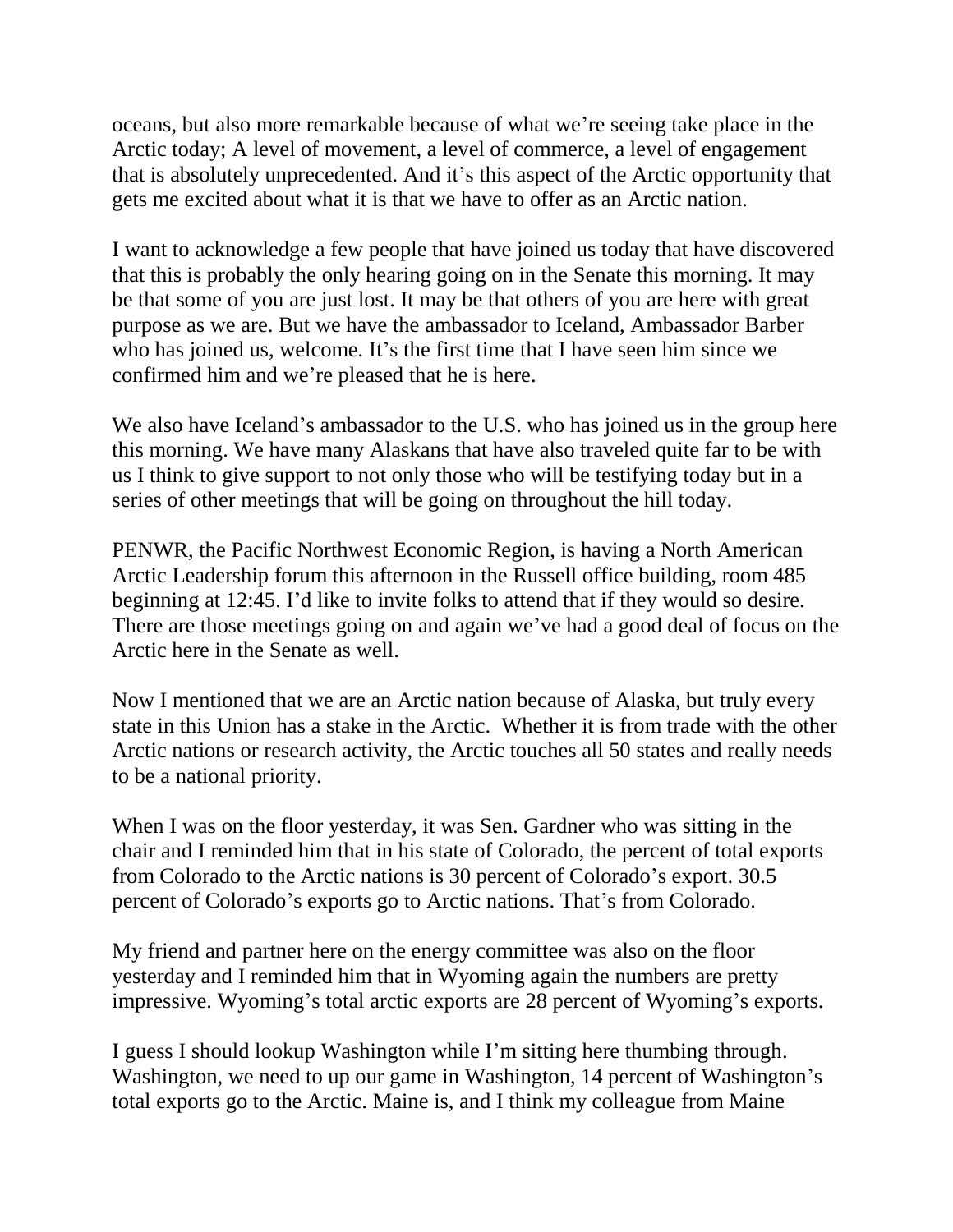knows this because I think it's one of the reasons that he has become so engaged in Arctic issues, but in Maine it's 52 percent of Maine's total exports go to the eight Arctic nations. So it was not surprising to me that Maine should have a very substantial contingent at the Arctic Circle meeting in Reykjavik back in October so that was good to see.

Minnesota, you need to know Sen. Franken, is just about 30 percent for you as well, 29.9 percent.

We're going to work on our friends and neighbors to the South. In Hawaii, it's a little less than 4 percent. But I think what happens with Alaska and Hawaii is we export a lot of our Alaskans in this time of year to you for tourism. So I think you appreciate very well the full benefit coming out of the Arctic.

I mentioned my colleague from Colorado already sitting at 30 percent so welcome him to the committee as well.

But my point in putting these numbers out here is because I think many of us don't even think about the significance of the Arctic from a trade perspective and what that might mean to us.

On April 25, 2015, so just a couple months away, the United States will assume the chair of the Arctic Council at the Ministerial Meeting in Iqaluit in the Nunavut Territory. I had the opportunity to attend the past two Ministerial Meetings. One was with Secretary Clinton when we traveled to Nuuk, Greenland, and then again with Secretary Kerry when we were in Kiruna, Sweden. It was been impressive to in both of those Ministerial Meetings to see the growth in interest in the Arctic by the non-Arctic nations. At the last meeting, we had six additional non-Arctic nations that were added as observers to the Arctic Council, bringing the number of observer nations to 12, and overall observers to 32.

That is happening is this is not just Arctic nations that are focusing on the Arctic. It is nations from around the world. It is not to be missed.

Singapore has had a presence at the Arctic Circle meetings, at the Arctic Council meetings. It is not to be overlooked that the contingent from Great Britain, when we were in Reykjavik at the Arctic Circle meeting, was larger than the delegation from the United States. Great Britain is hardly an Arctic nation. So it causes you to question what is it that they see that perhaps we're missing here in the rest of the lower 48.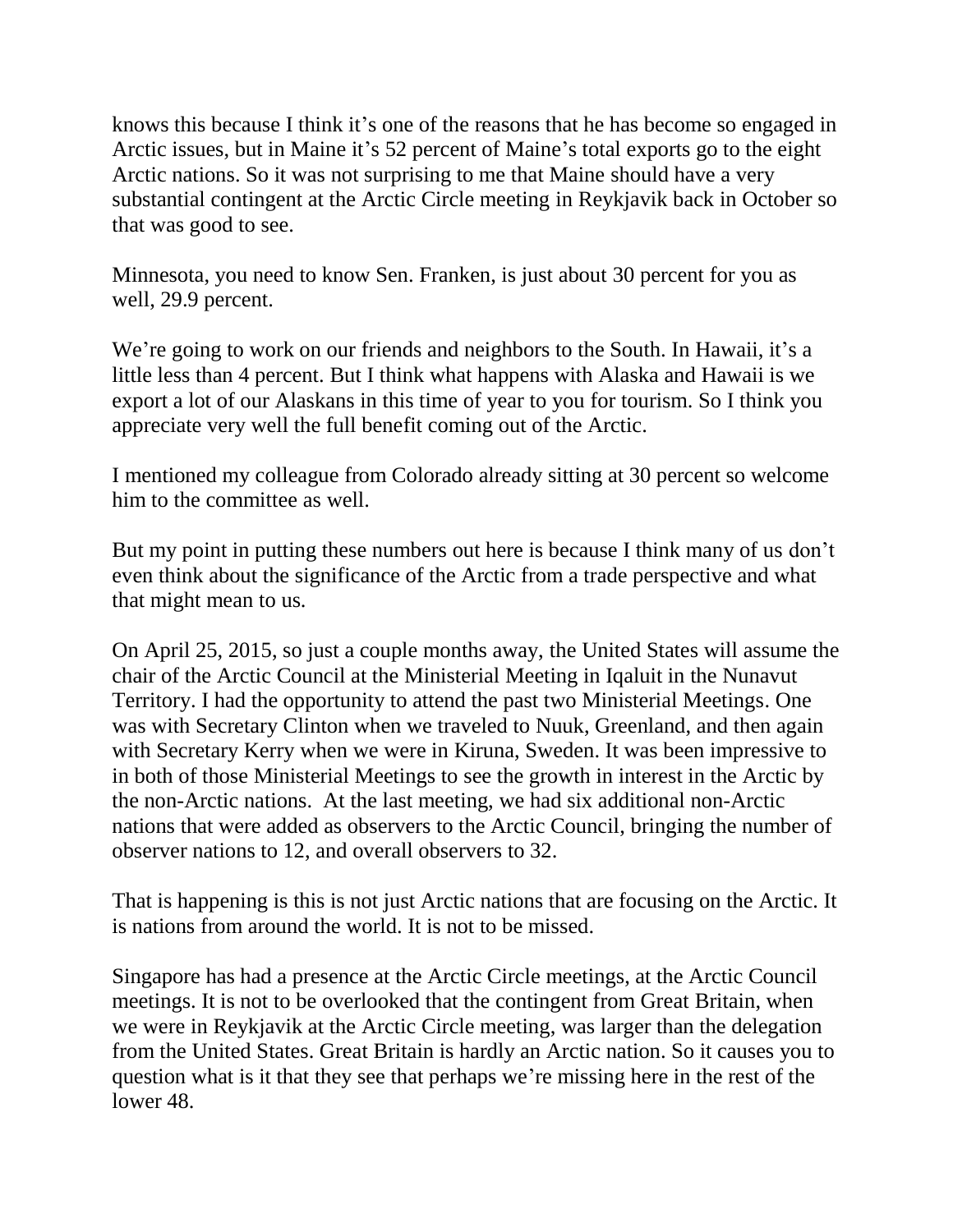The Arctic is notable within the international community from an economic perspective as our shipping lanes are opening up, additional areas become accessible for resource development, and clearly we see tourism on the rise.

Our neighbors, Russia to the West and Canada to the East, continue with their very determined national plans, combined with state investment, to develop Arctic resources and advance commerce in the North.

Their plans are working to create jobs and economic growth in areas that I think we would acknowledge face some extraordinary challenges. Even non-Arctic nations are embracing the opportunities are coming with diminished polar sea ice. They're reaping the transit benefits. They're moving ahead with resource exploration and development activities. We can debate here in the congress the pros and cons of offshore development in the Arctic. I am one who believes very strongly that we can access our resources but even if you suggest that we take that off the table the reality is these activities in the Arctic will continue with or without the United States' involvement. The maritime activity is only going to see an increase.

What we're seeing happen on the Russian side of the Arctic is going to just accelerate. We're seeing it in Canada. It is everywhere. It is within the entire Arctic except perhaps in the U.S. Arctic.

During our chairmanship of the Arctic Council, I am hopeful that the United States will embrace the work of the Arctic Economic Council, recognize its formal connection with the Arctic Council, and support its work in order to help those who live in the Arctic to develop their economies and improve their qualities of life.

I think today is a somewhat fitting reminder as we're out in the snow and talking about weather and element. Unfortunately I think so many people associate the Arctic with just weather. That's all they think about. And so I think it's important that we remind them of the people of the Arctic, the people that have been there for thousands of years, the four million people that live in the Arctic. So as we have these discussions about the challenges that face us, the challenges of climate change and environment, the challenges of moving from a time when it was truly a subsistence lifestyle to one where commerce is opening up, activities are opening up, and we do lack the infrastructure necessary to be a major participant. We cannot forget about the people of the North. And so I am pleased today that we will